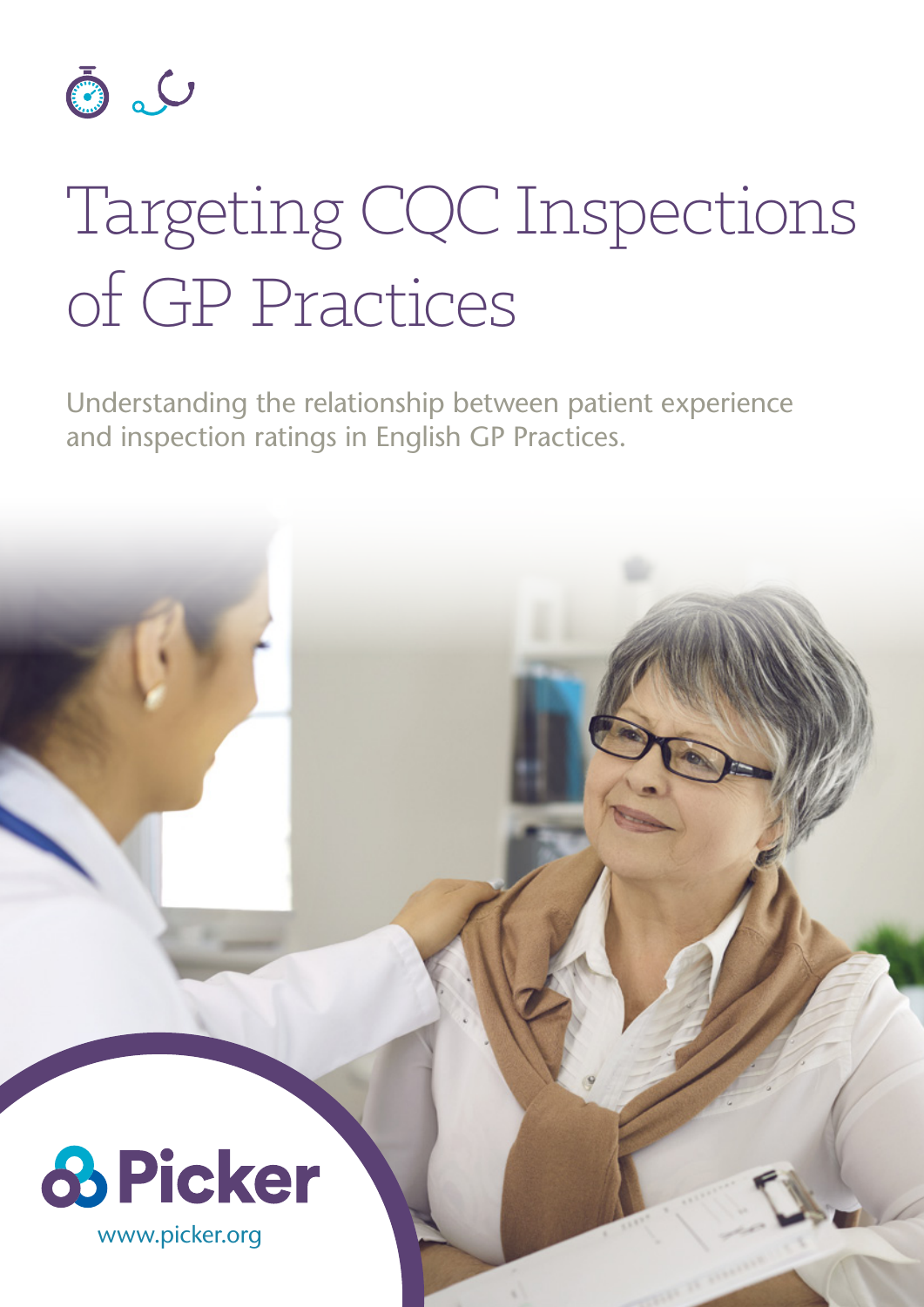## Results

Ten questions from the GPPS were matched to the responsive CQC category; six were mapped to caring. No questions were suitable for matching to CQC's *safe*, *well-led,* or *effective* themes. There was limited overlap in the themes covered in the two data sources, raising questions about whether the content of the GPPS provides a thorough understanding of quality.

Although there were some associations between the GPPS data and inspection ratings, there were limitations with using GPPS data to predict ratings. This is likely to be due to the high proportion of "Good" ratings in the inspection data, with most practices (72%, 974/1350) being rated as "Good" overall by CQC.

Decision trees using GPPS questions were no more predictive than following a rule of assuming every GP practice is rated "Good". However, our analysis revealed that a set of GPPS questions could be used to identify GP practices at higher risk of a poor CQC rating. This information could be used by the CQC to help decide where to target inspections.

Allocating inspections more efficiently has the potential to save significant sums of money and/or to make more effective use of resources.

This research was published in the journal [BMJ Open](https://bmjopen.bmj.com/content/10/11/e041709).

Although previous findings (Allen et al. 2020') indicate that GPPS data is not a good predictor of inspection ratings, we used an alternative approach to explore whether it could be used for targeting.

> *[1] Allen T, Walshe K, Proudlove N, et al. Using quality indicators to predict inspection ratings: cross-sectional study of general practices in England. Br J Gen Pract 2020;70:e55–63.doi:10.3399/bjgp19X707141pmid: http://www.ncbi.nlm.nih.gov/pubmed/31848199*

*"our analysis revealed that a set of GPPS questions could be used to identify GP practices at higher risk of a poor CQC rating."*

### Summary

The Care Quality Commission (CQC) has conducted General Practice inspections since 2013. Given the number of practices and the cost of each inspection however, it is not possible to inspect all practices annually. This means it is desirable to be able to use existing data to identify practices where there is the greatest risk of performance issues and to target inspections accordingly. To help target the GP practices to visit, we investigated whether there was a relationship between the General Practice Patient Survey (GPPS) results and CQC inspections.

### Actions

We matched the GPPS questions to CQC inspection themes based on stakeholder feedback and expert review. We then analysed existing aggregated GPPS and CQC inspection data from 2018; data sets were matched by date and the GP practice code.

We used decision tree modelling, an approach where data is classified through a series of decision-like splits, to look at how information from the GPPS could map to predicted inspection outcomes.